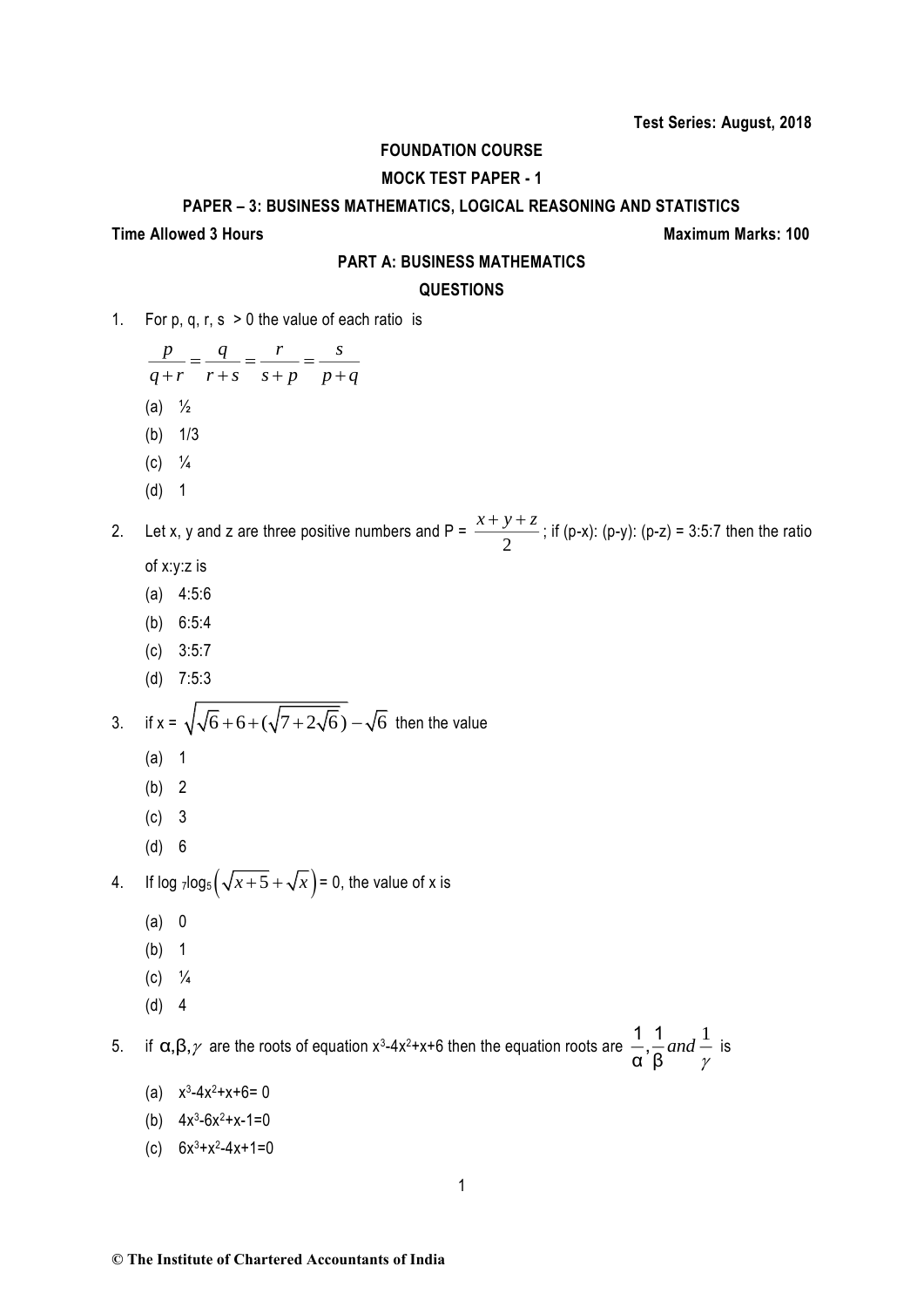- (d)  $6x^3 x^2 + 4x 1 = 0$
- 6. For the value of x will the matrix  $\begin{vmatrix} x & 2 & 4 \end{vmatrix}$  $|3 \t1 \t2|$  $\begin{bmatrix} 2 & 3 & 6 \end{bmatrix}$  $\begin{vmatrix} x & 2 & 4 \end{vmatrix}$  become singular:
	- (a) 4
	- (b) 6
	- (c) 8
	- (d) 12
- 7. A number consist of three digit of which the middle one is zero and the sum of other digits is 9. The number formed by interchanging the first and third digits is more than the original number by 297 find the number?
	- (a) 306
	- (b) 309
	- (c) 603
	- (d) 307
- 8. The age of a person is twice the sum of the ages of his two sons and five years ago his age was thrice the sum of their ages. Find his present age.
	- (a) 60 years
	- (b) 52 years
	- (c) 51 years
	- (d) 50 years
- 9. The Solution of the 8 in equality 8x+6 < 12x+14 is
	- $(a)$   $(-2,2)$
	- (b) (0, -2)
	- (c)  $(2, \infty)$
	- (d)  $(-2, ∞)$
- 10. The rules and representations demand that employed should employ not more than 8 expressed leads to 1 fresh one and then fact can be expressed as
	- (a)  $y \ge x/8$
	- (b)  $8y \le x$
	- (c)  $8y = x$
	- (d)  $v = 8x$
- 11. on the average experienced person does 6 units work while A person 2 units of work daily but employer has to maintain as output of at least 24 units of per day. This situation can be expressed as
	- (a)  $6x + 2y ≤ 24$
	- (b)  $6x+2y = 24$
	- (c) 6x+2y ≥ 24
	- (d) 6x+2y ≠4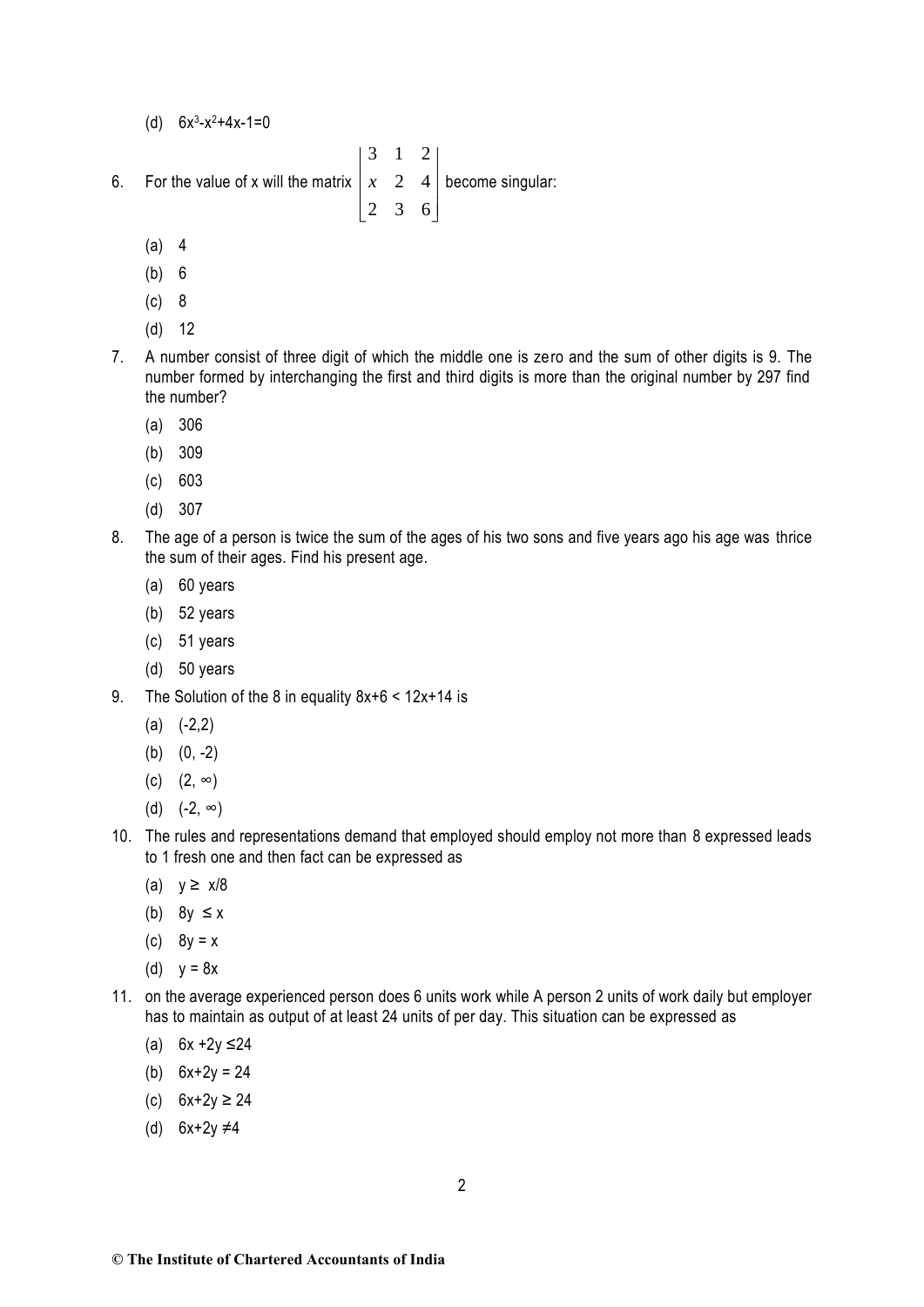- 12. A lent Rs. 6000 to B for 2 years and 1500 to C for 4 years and received total interest of Rs. 900 from both. The rate of interest of Rs. 900 from both. The rate of interest, when simple interest method calculated.
	- (a) 5%
	- (b) 6%
	- (c) 7.5%
	- (d) 9%
- 13. If the difference between the interests received from two different banks on Rs. 5000 for 2 years is Rs. 50 then the difference between this rates.
	- (a) 0.25 %
	- (b) 0.40%
	- (c) 0.50%
	- (d) 0.75%
- 14. The simple interest of P % for P years will be Rs. P on a sum of :

(a) Rs. 
$$
\frac{P}{100}
$$
  
\n(b) Rs.  $\frac{100}{P}$   
\n(c) Rs.  $(\frac{P}{100}+1)$   
\n(d) Rs.  $(\frac{100}{P}-1)$ 

- 15. The compound interest on a certain sum is Rs. 209 simple interest is Rs. 200 for 2 years. What is the rate per cent for 2 years? what is the rate percent?
	- (a) 9%
	- (b) 18%
	- (c) 4.5%
	- (d) 10%
- 16. The value of a machine depreciates 12% annually. If the present value of Rs.68,150 then its value in 3 years ago was.
	- (a) Rs. 1,10,000
	- (b) Rs. 1,00,004
	- (c) Rs. 92,000
	- (d) Rs. 97,000
- 17. What principal will amount to Rs. 370 in 6 years at 8% p.a. at simple interest
	- (a) Rs.210
	- (b) Rs.250
	- (c) Rs.310
	- (d) Rs.310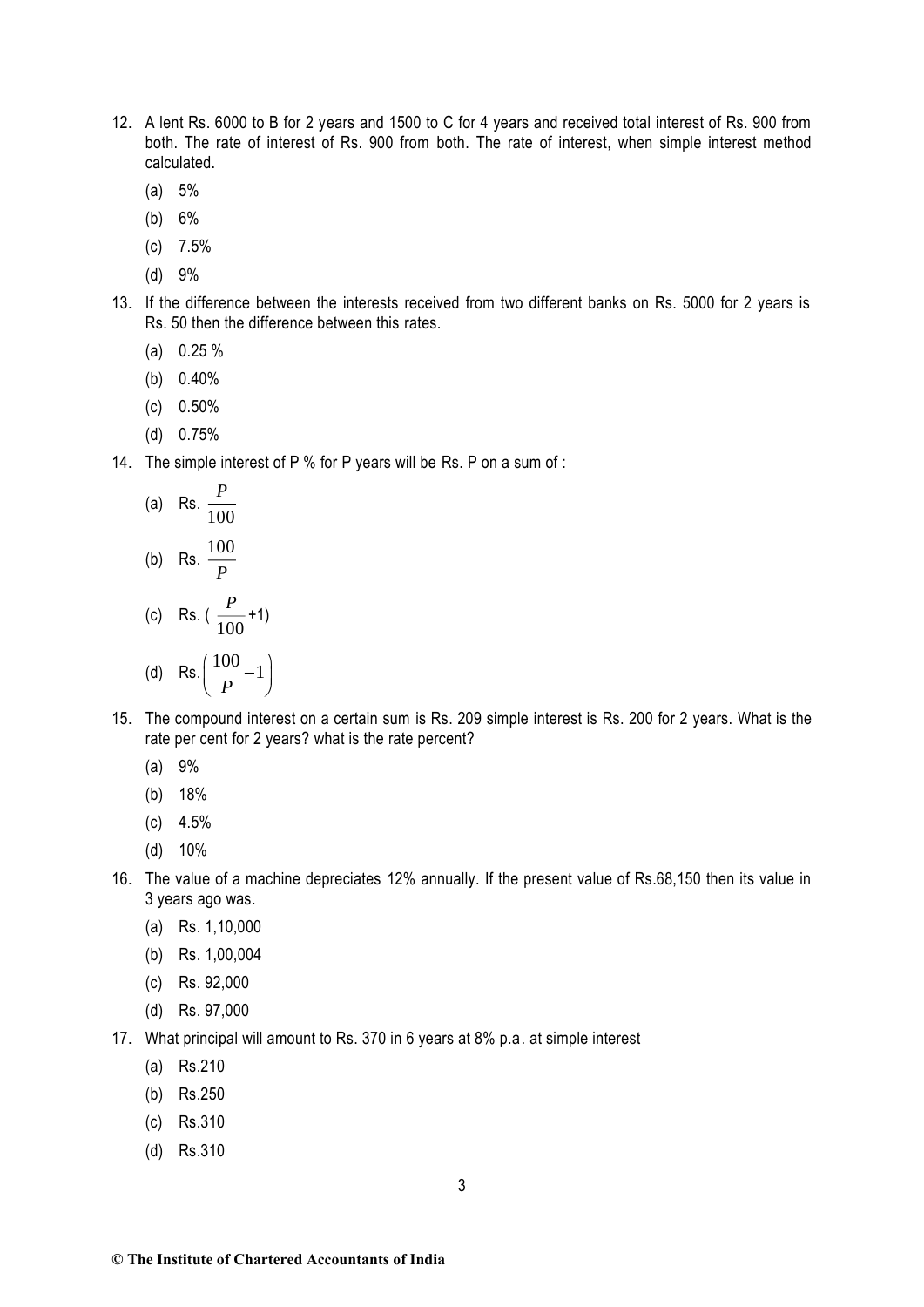- 18. The effective rate of interest is an amount Rs. 25,000 is deposited in a bank for one year at value of 6% per annum compounded semi-annually is
	- (a) 5.99%
	- (b) 5.95%
	- (c) 6.09%
	- (d) 6.90%
- 19. Find the future value of annuity Rs.1000 made annually for 7 years at interest rate of 14% compounded annually is \_\_\_\_ Given (1.14) <sup>7</sup>= 2.5023
	- (a) Rs.10730.71
	- (b) Rs.10735
	- (c) Rs.10734
	- (d) Rs.10237
- 20. Rs. 10,000 is paid every year to off a loan, the loan amount if interest be 14% per annum compounded annually is (Given  $P(10, 0.14) = 5.21611$ )
	- (a) Rs.5216.11
	- (b) Rs.1917.13
	- (c) Rs. 52,161.1
	- (d) Rs. 19,171, 3
- 21. The present value of Rs.1 to be receive after 3 year compounded annually at 11% interest is
	- (a) 0.713
	- (b) 0.811
	- (c) 0.731
	- (d) 0.658
- 22. Suppose your father decides to gift you Rs. 5,000 every year starts from today for the next four years. You deposit the amount is a bank as and when you receive and get 10% per annum interest rate compound annually. The present value of this annuity is --------(given  $P(3,0.10) = 2.48685$ )
	- (a) Rs. 17,434.25
	- (b) Rs. 17,344.25
	- (c) Rs.17434.52
	- (d) Rs. 17,344.52
- 23. Find the Present value of Rs.10,000 to be required after 5 years, If the Interest be 9%. Given  $(1.09)^5$  = 1.5386
	- (a) Rs.6500
	- (b) Rs. 6499.42
	- (c) Rs. 6600.52
	- (d) Rs.6700.52
- 24. Rs.500 is invested is invested at the end of each month is an account paying interest 8% per year compounded monthly. The future value of annuity after  $10<sup>th</sup>$  payment is  $(1.08)<sup>10</sup> = 2.15893$ 
	- (a) Rs.7243.31
	- (b) Rs.7423.30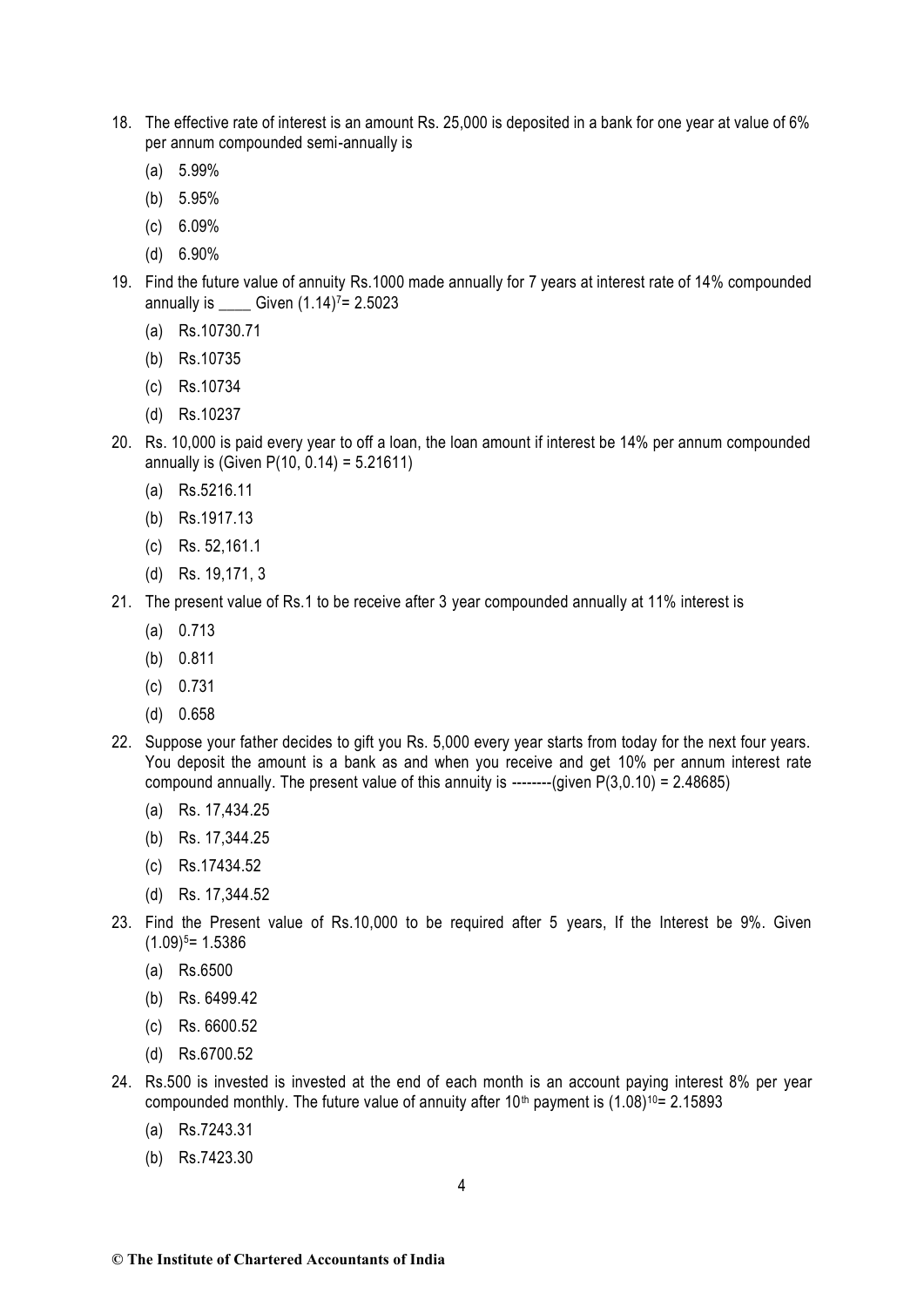- (c) Rs.3451.50
- (d) Rs. 3541.50
- 25. The Sum of all the 4 digits' numbers that can be formed with the digits 3,4,5,5 is
	- (a) 18887
	- (b) 33333
	- (c) 38887
	- (d) 56661
- 26. There are 12 points in a plane which are collinear no three points is a straight lie, number of triangular that can be formed with the vertices as there points are:
	- (a) 216
	- (b) 220
	- (c) 110
	- (d) 108
- 27. In a lawn different ways can four persons stand in a line for a group photograph.
	- (a) 24
	- (b) 16
	- (c) 8
	- (d) 64
- 28. A Company wishes top simultaneously promotes three of its 8 department assistant mangers. In how many ways these promotions can take place?
	- (a) 336
	- (b) 56
	- (c) 8
	- (d) 1680
- 29. The  $n^{th}$  element of the series  $1,3,5,7, \ldots$  is
	- (a) n
	- (b) 2n-1
	- (c) 2n+1
	- (d) none of these

30. If 
$$
\frac{1+3+5+......+n \text{ terms}}{2+4+6+......+50 \text{ terms}} = \frac{2}{51}
$$
, then the value of 'n'

- (a) 9
- (b) 10
- (c) 12
- (d) 13
- 31. If 6th and 13th term of an A.P are 15 and 36 respectively the A.P is
	- (a) 2,5, 8, 11
	- (b) 1,4,6,8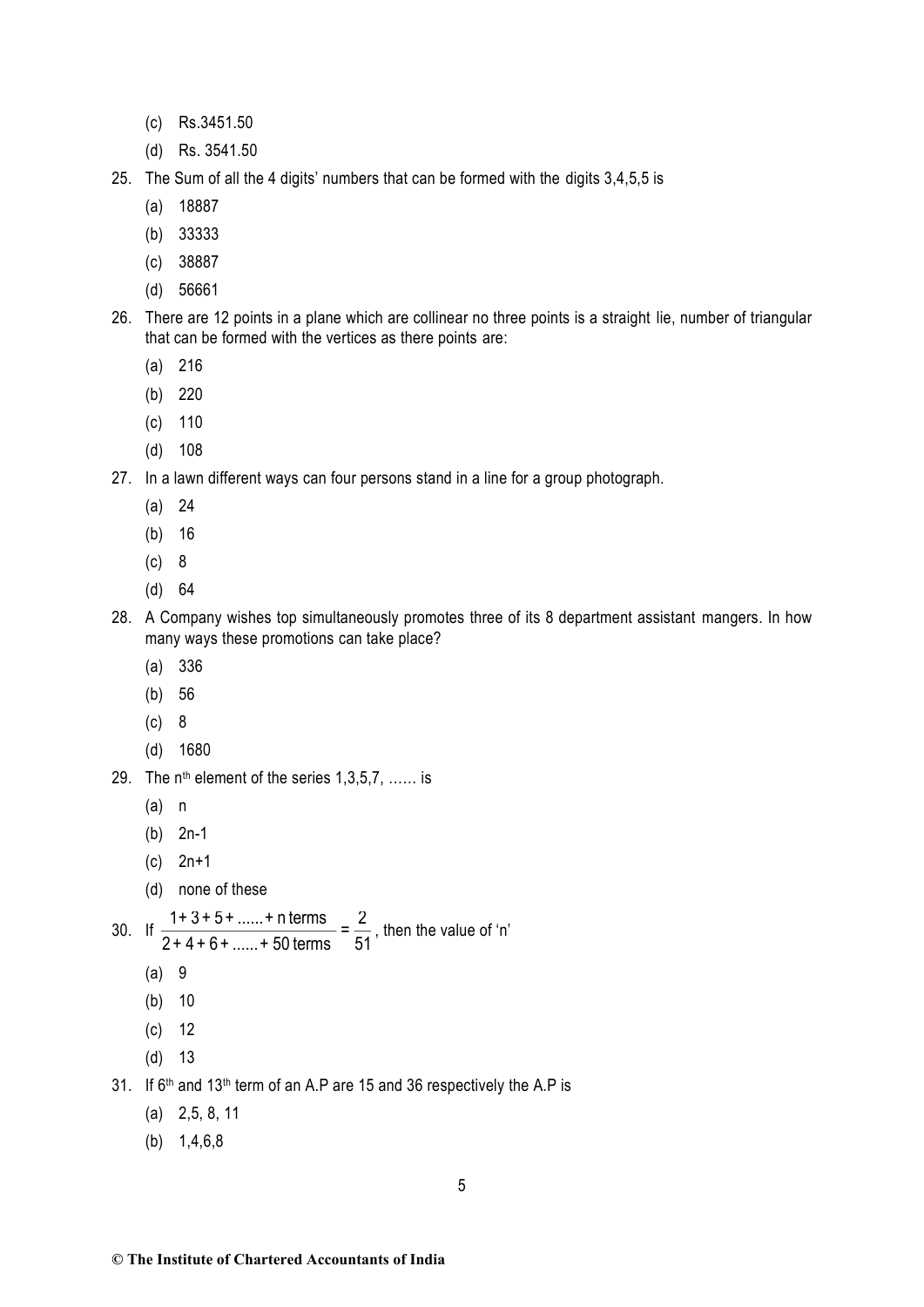(c) -4, -1, 2, 5  
\n(d) 0, 3, 6, 9  
\n32. 
$$
\int \frac{1}{(e^x - 1)^2} dx =
$$
\n(a) 
$$
\log \left[ \frac{e^x}{e^x - 1} \right] + \frac{1}{e^x - 1} + c
$$
\n(b) 
$$
\log \left[ \frac{e^x - 1}{e^x} \right] + \frac{1}{e^x - 1} + c
$$
\n(c) 
$$
\log \left[ \frac{e^x}{e^x - 1} \right] - \frac{1}{e^x - 1} + c
$$
\n(d) 
$$
\log \left[ \frac{e^x}{e^x - 1} \right] - \frac{1}{e^x + 1} + c
$$

- 33. If MC = 10-0.01x +0.009x<sup>2</sup>where x is quantity of production and the total fixed cost = Rs.100, then the total cost is
	- (a)  $100+10x-0.05x^2+0.0009x^3$
	- (b)  $100+10x-0.005x^2+0.0003x^3$
	- (c)  $100+10x-0.05x^2+0.0009x^3$
	- (d)  $100-10x-0.05x^2+0.0009x^3$

34 if 
$$
e^{xy+xy} = e
$$
 then  $\frac{dy}{dx} =$   
(a)  $-\frac{y}{x}$ 

$$
\begin{array}{cc}\n\text{(b)} & -\frac{1}{xy}\n\end{array}
$$

(c) xy

(d) 
$$
\frac{x}{y}
$$

35. If A and B are two sets  $A = \{1, 2, 3, 4\}$  and  $B = \{2, 3, 4\}$  then  $(A-B)$  U  $(B-A)$ 

- $(a) \{1\}$
- (b) {1, 2, 3}
- $(c) \{1, 3\}$
- (d) {1, 2, 3, 4}
- 36. The number of subsets {1,2, 5} is
	- (a) 3
	- (b) 8
	- (c) 6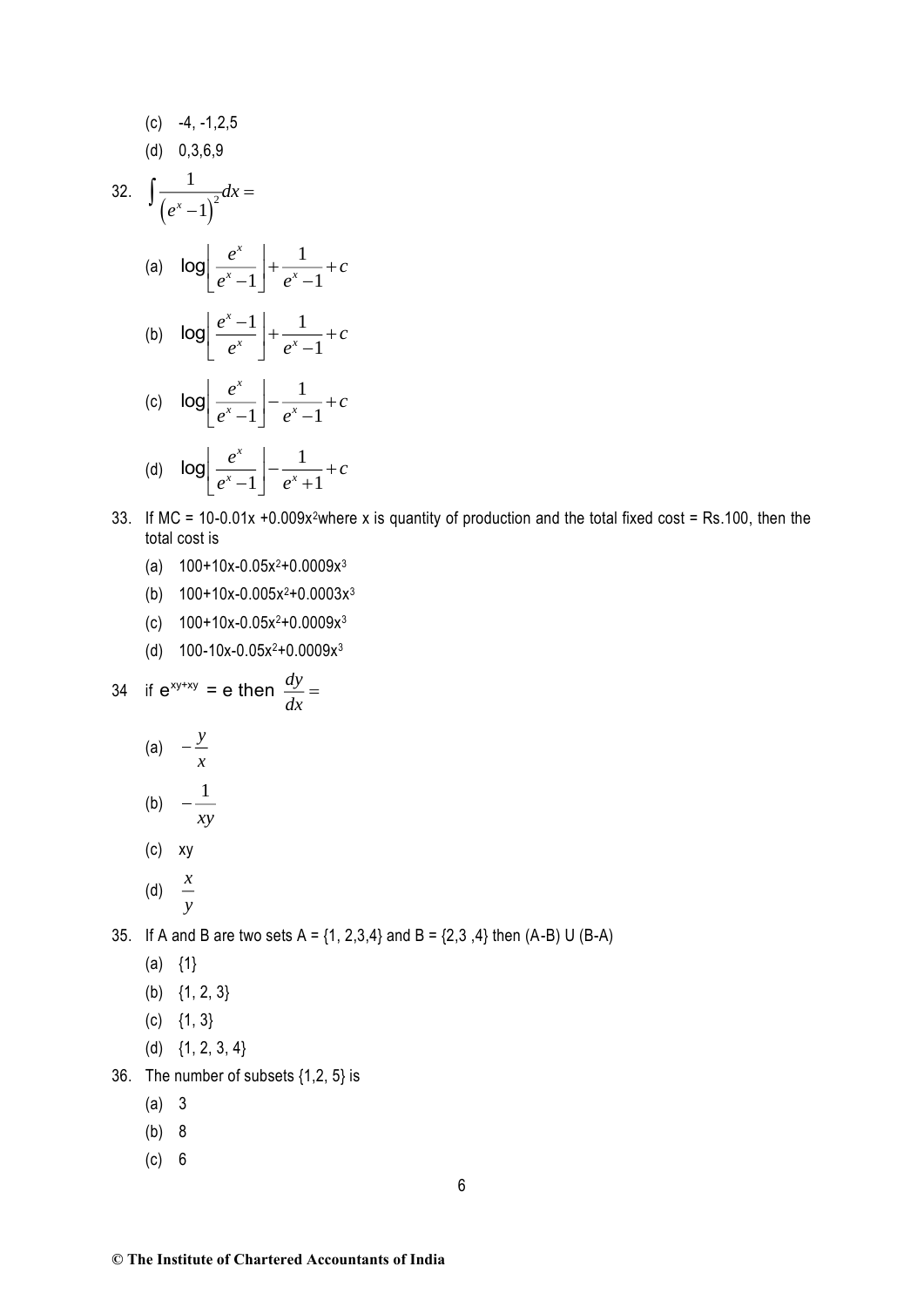(d) 9

- 37. On the set of lines, being Perpendicular is a state of lines, being Perpendicular is a
	- (a) Reflexive
	- (b) Symmetric
	- (c) Transitive
	- (d) None of these
- 38. A Sum of money doubles itself in 10 years. The number of years it would be trebled itself is :
	- (a) 25 years
	- (b) 15 years
	- (c) 20 years
	- (d) None

39. if x = at<sup>3</sup>; y= 3bt<sup>2</sup>; then 
$$
\frac{dy}{dx}
$$
 =

- (a)  $\frac{3}{5}$ 2 *x y*
- (b)  $\frac{2}{3}$ 3 *y x*
- (c)  $\frac{3}{5}$ 2 *y x*
- (d)  $\frac{2}{5}$ 3 *x y*

40. 
$$
\int_{0}^{2a} \frac{f(x)}{f(x) + f(2a - x)} dx
$$
  
(a) a

- (b) -a
- (c) 0
- (d) 2a

#### **PART B: LOGICAL REASONING**

41. In a certain code language "EXAM' is coded as 39 'PAPER' is coded at 51 then PASS is coded as

- (a) 39
- (b) 47
- (c) 489
- (d) 51
- 42. Find the oddman out
	- (a) January
	- (b) April
	- (c) July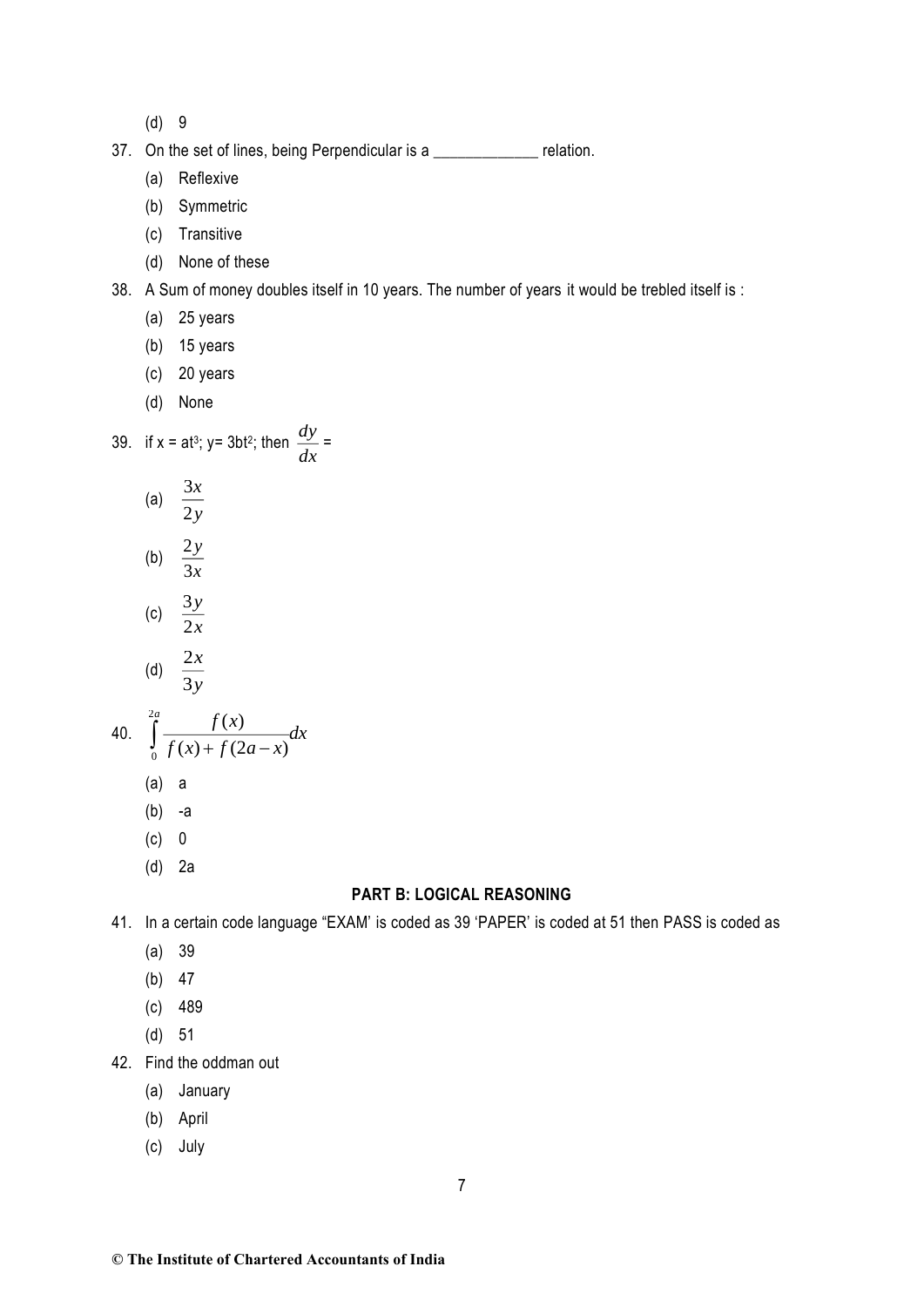- (d) October
- 43. Find the oddman out of the series 5,10, 17, 25
	- (a) 5
	- (b) 10
	- (c) 17
	- (d) 25
- 44. Mohan Starts from Point A and walks 1 km towards south, turns left and walks 1 km. Then he turns again and walks 1 km. Now he is facing.
	- (a) East
	- (b) West
	- (c) North
	- (d) South- West
- 45 Arun Started from Point A and Walked 10 kms East to Point B , then turned to North and walked 3 kms to point C and then turned West and walked 12 kms to point D , then again turned South and walked 3 kms to point E . In which direction is he form his starting point?
	- (a) East
	- (b) South
	- (c) West
	- (d) North
- 46. I Stand with my right hand extended side-ways towards South. Towards which direction will my back be?
	- (a) North
	- (b) West
	- (c) East
	- (d) South
- 47. In a certain language MADRAS is coded as NBESBT, how BOMBAY is coded in that language?
	- (a) CPNCBX
	- (b) CPNCBZ
	- (c) CPOCBZ
	- (d) CQOCBZ
- 48. There are Five houses A, B, C, C, D, E, A is the right of B and E is left of C and right of A, B is right of D, which house is middle
	- (a) A
	- (b) B
	- $(c)$   $C$
	- (d) D
- 49. Girls are sitting on a bench, Q is the left of R but on the right of P. S is to be right of R but one left of T. Who are the extremes.
	- (a) P,T
	- (b) P,S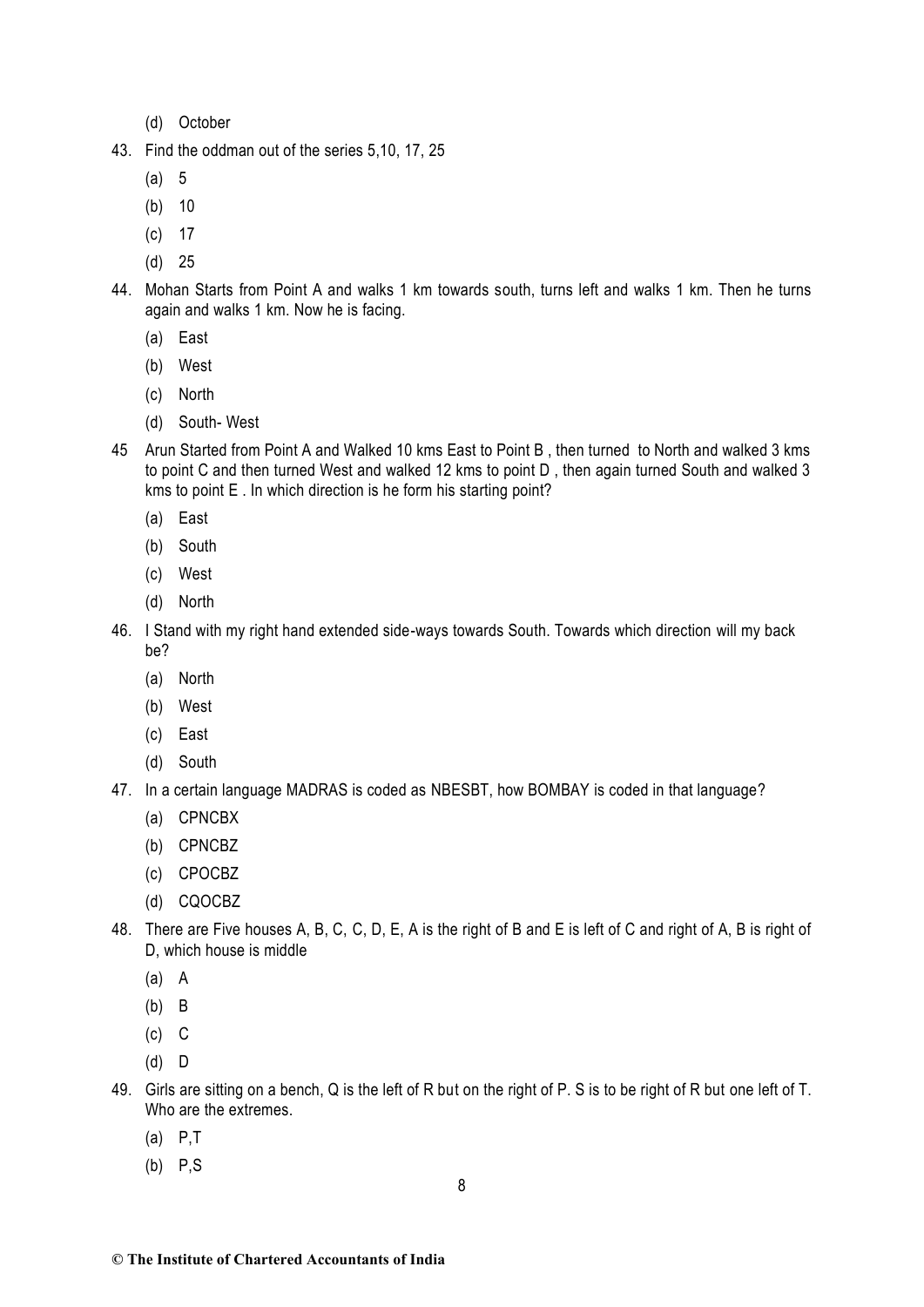- (c) Q,T
- (d) Q,S
- 50. Five friends P, Q, R, S and T are sitting in a row facing North. Here, S is between T and Q and Q is to the immediate left of R. P is to the immediate left of T. Who is in the middle?
	- (a) S
	- (b) T
	- (c) Q
	- (d) R

51-52. Read the following information and answer the Questions that follows.

- (1) Six friends A, B, C, D, E and F are sitting in a closed circle facing the center.
- (2) E is to the left of D.
- (3) C is between A and B.
- (4) F is between E and A.
- 51. Who is to the left of B?
	- (a) A
	- (b) C
	- (c) D
	- (d) E
- 52. Who is to the right of C?
	- (a) A
	- (b) B
	- (c) D
	- (d) E
- 53. In a march past, seven persons are standing in a row. Q is standing left to R but right to P. O is standing right to N and left to P. Similarly, S is standing right to R and left to T. Find out who is standing in middle?
	- (a) P
	- (b) Q
	- (c) R
	- (d) O

54. A is the sister of B. B is the brother of C. C is the son of D. How is D related to A?

- (a) Mother
- (b) Daughter
- (c) Son
- (d) Uncle
- 55. If P is the husband of Q and R is the mother of S and Q. What is R to P?
	- (a) Mother
	- (b) Sister
	- (c) Aunt
	- (d) Mother-in-law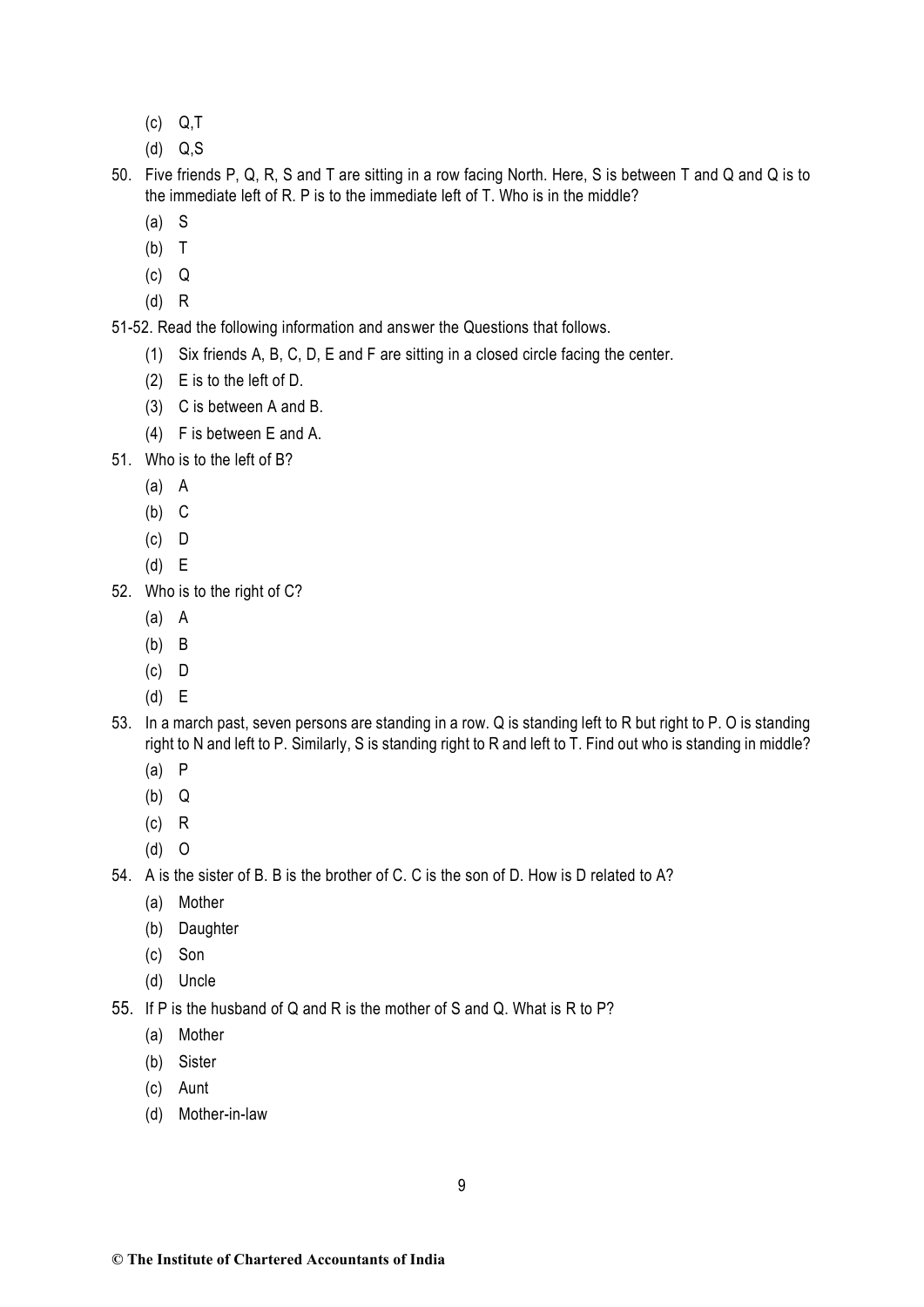56 P is the father of T. T is the daughter of M. M is the daughter of K. What is P to K?

- (a) Father
- (b) father-in-law
- (c) Brother
- (d) Son-in-law
- 57. A and B are brothers. E is the daughter of F. F is the wife of B. What is the relation of E to A?
	- (a) Sister
	- (b) Daughter
	- (c) Niece
	- (d) Daughter
- 58. In this questions two statements and two conclusions are given. Its required to check.

### **Statement**

- **I:** Some boys are student.
- **II:** All students are Engineers.

## **Conclusions:**

- **I.** All Engineers are students.
- **II.** Some boys are Engineers.
- (a) Only I follows
- (b) Only II follows
- (c) Both I and II follow
- (d) Neither I nor II follows.
- 59. A conclusion drawn from two given statements, mark the conclusion as
	- (a) if it is necessarily following the two statements.
	- (b) if it is only far drawn conclusion
	- (c) if it is conflict with the two given statements
	- (d) if it is doubtful
	- Statement P: The Sum of angles of a triangle ABC is  $180^\circ$ 
		- Q: Angle A in the triangle ABC =  $90^\circ$

Conclusion: Angle B is 45<sup>0</sup>

- 60. Given below are two statements, P and Q followed by a conclusion. marks the conclusion as:
	- (a) If Statements P supports the conclusion.
	- (b) If statements Q supports the conclusion.
	- (c) If Statement P and Q together support the conclusion
	- (d) If neither statement support the conclusion

Statement P: oxygen is essential for survival

Q: There is no atmosphere on Mars

Conclusion: No living being can survive on Mars.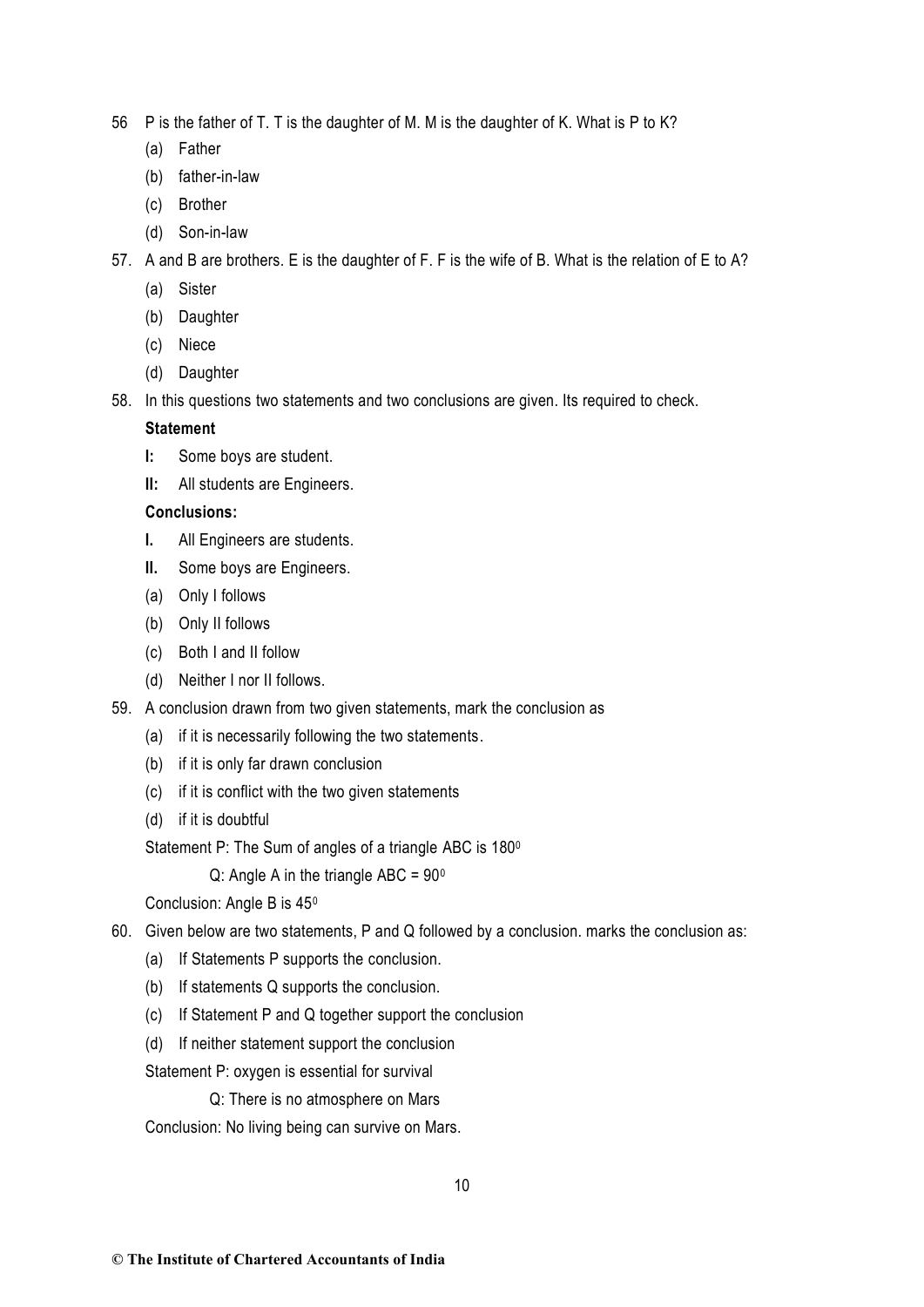# **PART -C : STATISTICS**

- 61. For frequency distribution and time series which from the presentation is rarely used.
	- (a) Diagrammatic presentation
	- (b) Graphic
	- (c) both Diagrammatic and Graphic
	- (d) More information required
- 62. Mid values are also called
	- (a) Lower limit
	- (b) Upper limit
	- (c) Class mark
	- (d) None
- 63. The technician of graphic presentation is extremely helpful in which of the following
	- (a) Analysing the changes at different points of Time
	- (b) Analysing cause and effect relationship
	- (c) Analysing proportional relationship
	- (d) Analysing the degree of relationship
- 64. Statistics Analyses:
	- (a) Qualitative
	- (b) Quantitative
	- (c) Either Qualitative or Quantitative
	- (d) Quantitative and Qualitative
- 65. Frequency Polygon is meant for ---------frequency distribution.
	- (a) Single
	- (b) Double
	- (c) Multi
	- (d) None of the above
- 66. Ogive is also called as
	- (a) frequency graph
	- (b) cumulative frequency graph
	- (c) Histogram
	- (d) None of these
- 67. There are \_\_\_\_\_\_\_\_\_\_\_\_\_\_\_\_\_\_ types of frequency curves.
	- (a) 1
	- (b) 2
	- (c) 3
	- (d) 4
- 68. The J shaped curve starts with a \_\_\_\_\_\_\_\_\_frequency
	- (a) Minimum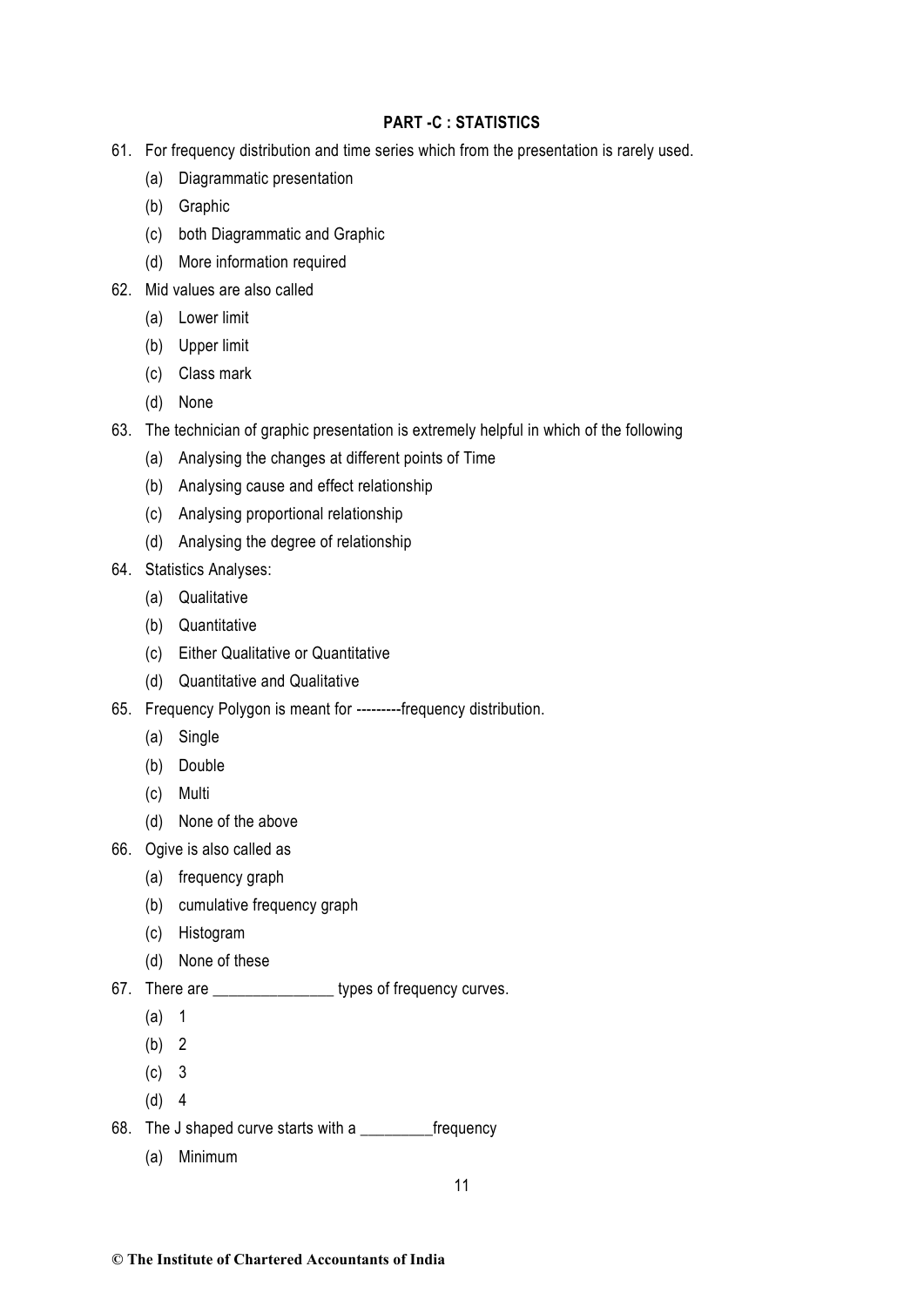- (b) Maximum
- (c) Either maximum or minimum
- (d) none of these
- 69. If the mean of the set of observations  $x_1, x_2, x_3, \ldots, x_n$  is  $X$ , then the mean of the observation  $x_i + Ki$ , where  $I = 1.2.3$ , ...... n and
	- (a) X +K(n+1)
	- (b) X +kn
	- (c)  $\overline{X} + \frac{K}{A}$ *n*

(d) 
$$
\overline{X} + \frac{K}{2}(n+1)
$$

- 70. The mean age of a group of 100 men and women is 25 years. If the mean age of the group of men is 26, then that of the group of women is 21 then the ratio of women and men in the group:
	- (a) 1:1
	- (b) 1:2
	- (c) 1:3
	- (d) 1:4
- 71. The Geometric mean of the series 1, k,  $k^2$ , .......,  $k^n$ ; where k is constant is
	- (a)  $K^{(n+1)/2}$
	- (b) Kn+0.5
	- $(c)$   $K^{n+1}$
	- (d)  $K^{n/2}$
- 72. If the SD of a variance X is σ then Quartile Deviation (QD) is
	- (a) 4/5 σ
	- (b) 3/2 σ
	- (c) 2/3 σ
	- (d) 5/4 σ
- 73. If X and Y are independent normal Variables with mean 100 and 80 respectively and standard deviation as 4 and 3 respectively. What is the distribution of  $(X+Y)$ ?
	- (a) 180, 5
	- (b) 180, 25
	- (c) 90, 5
	- (d) 180, 0
- 74. The mean salary for a group of for a group of 50 male workers is Rs.4800 per month and that for a group of 50 female workers is Rs. 5600. the combined mean salary is
	- (a) 5100
	- (b) 5200
	- (c) 5300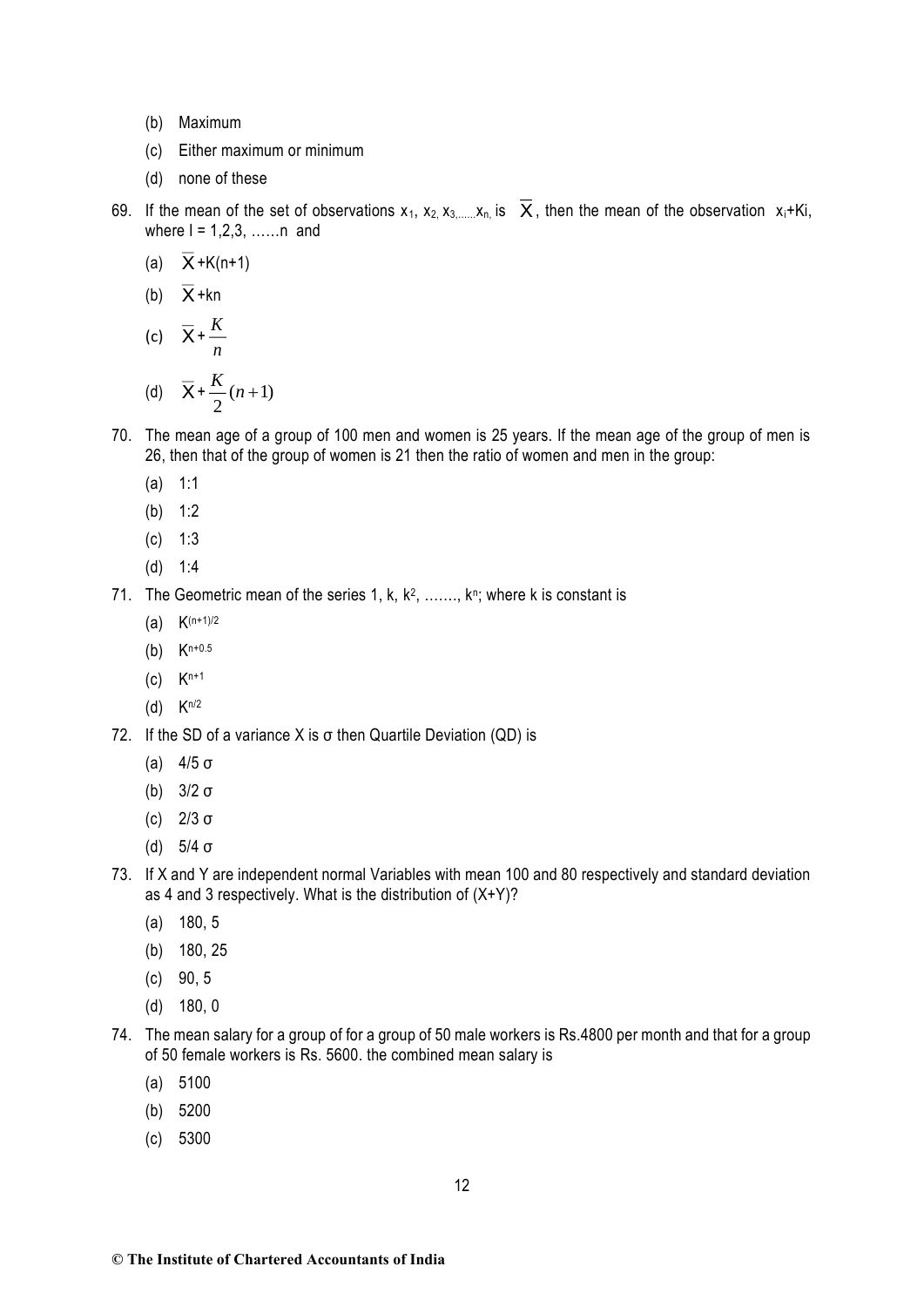- (d) 5400
- 75. The relationship between Mean, Median and Mode
	- (a) Mean-Mode = 3(Mean-Median)
	- (b) Mode = 2 Median 3 Median
	- (c) Median- Mode = 3 (Median-mean)
	- (d) none of these
- 76. The MD about the Mean for the data 6,9,11,10,12,12
	- (a) 1.47
	- (b) 1.57
	- (c) 1.67
	- (d) 1.87
- 77. Coefficient of Variation (CV) is calculated

(a) 
$$
\frac{\text{SD}}{\text{AM}} \times 100
$$
  
(b)  $\frac{\text{AM}}{\text{SD}} \times 100$ 

$$
(c) \quad \frac{\text{AM}}{\text{MD}} \times 100
$$

- (d) none of these
- 78. Relationship between AM, GM, and HM
	- (a) GM ≥AM≥ HM
	- (b) AM ≥GM≥ HM
	- (c) HM ≥AM≥ GM
	- (d) none of these
- 79. The SD for the data 6, 9, 10, 3, 7 is
	- (a) 2.35
	- (b) 2.45
	- (c) 2.55
	- (d) 2.65

80. If  $P(A) = 1$  and  $P(B) = 1/3$  then  $P(A/B) =$ 

- (a) 1/3
- (b) 2/3
- (c) 1
- (d)  $\frac{1}{2}$

81. The probability of A solving a problem is  $\frac{7}{16}$  $\frac{1}{12}$  the odds against solving a problem

- (a) 5:7
- (b) 4:7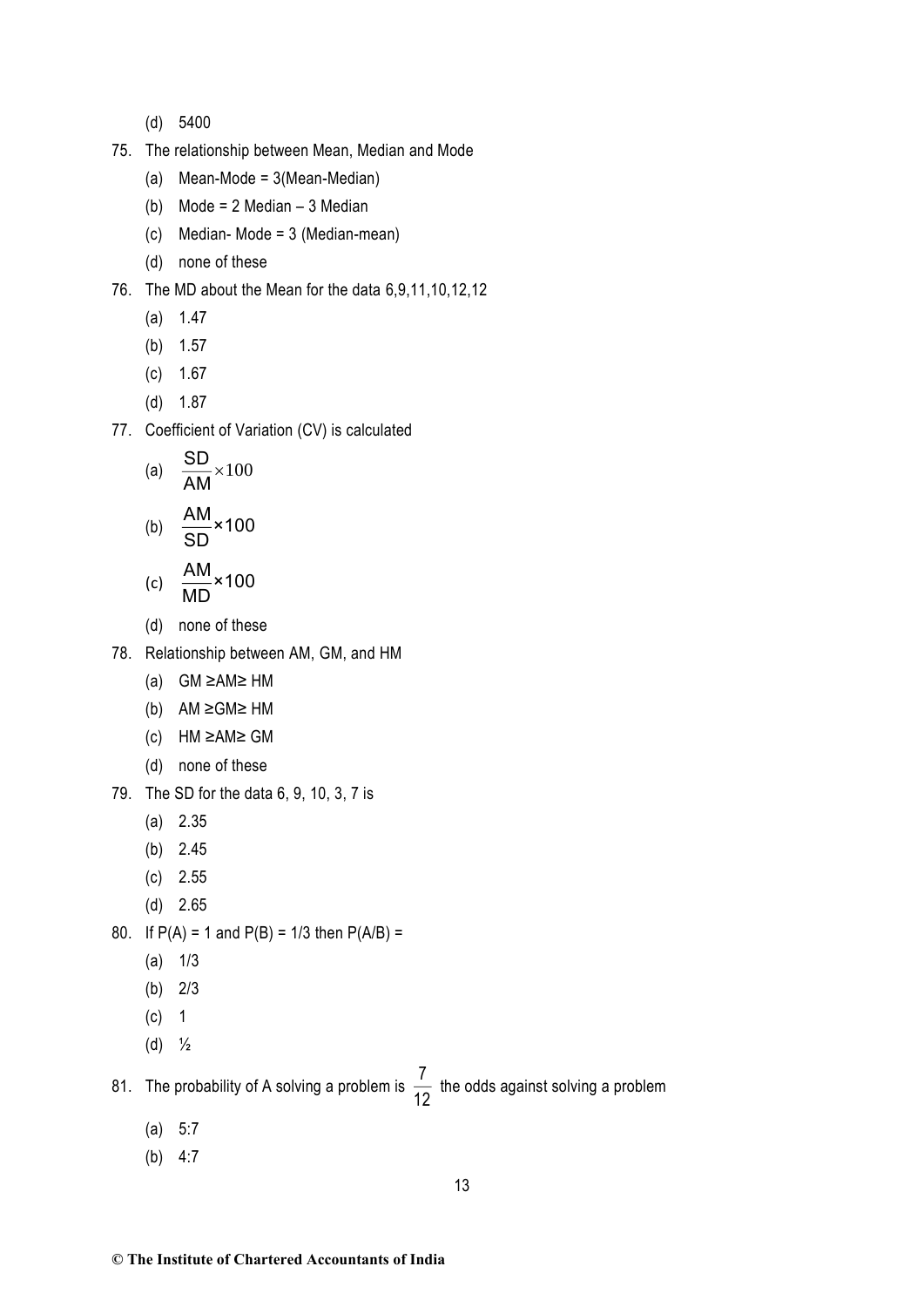- (c) 5:8
- (d) 4:5
- 82. The correlation coefficient between x and y is 0.8, the correlation coefficient between u and v are  $2u + x + 4 = 0$  and  $4v + 16x + 11 = 0$ 
	- (a)  $r = 0.8$
	- (b)  $r = -0.8$
	- $(c)$   $r = 0$
	- (d)  $r = +1$
- 83. If two letters are taken at random from the word HOME, what is the Probability that none of the letters would be vowels?
	- (a) 1/6
	- (b) 1/2
	- $(c)$  1/3
	- $(d) <sup>1</sup>/<sub>4</sub>$
- 84. Two events A& B Probabilities 0.24 and 0.52 respectively. If the probability of both A and B occurs simultaneously is 0.15. Then the probability that neither A nor B occur is 0.15, then the probabilities that neither A nor B is.
	- (a) 0.39
	- (b) 0.375
	- (c) 0.61
	- (d) 0.86
- 85. From a bag is containing 10 black and 20 white balls, a ball is drawn at random. What is the probability that is black?
	- (a)  $\frac{1}{2}$
	- (b) 1/3
	- (c) 1
	- $(d)$  2
- 86. A probability in statistics is given to five students A, B, C, D and E. Their chances of is  $\frac{1}{2}$ , 1/3,1/4, 1/5, 1/6. What's the probability that the problem will be solved.
	- (a) 1/6
	- (b) 5/6
	- (c) 1
	- (d) none of these
- 87. The mean of binomial distribution is
	- (a) Always more than its variance
	- (b) always equal to variance
	- (c) less than its variance
	- (d) always equal to Standard deviation
- 88. If X is normal variate with mean 6 and variance 16 then the value of the probability. P(2≤x≤10) is equal to.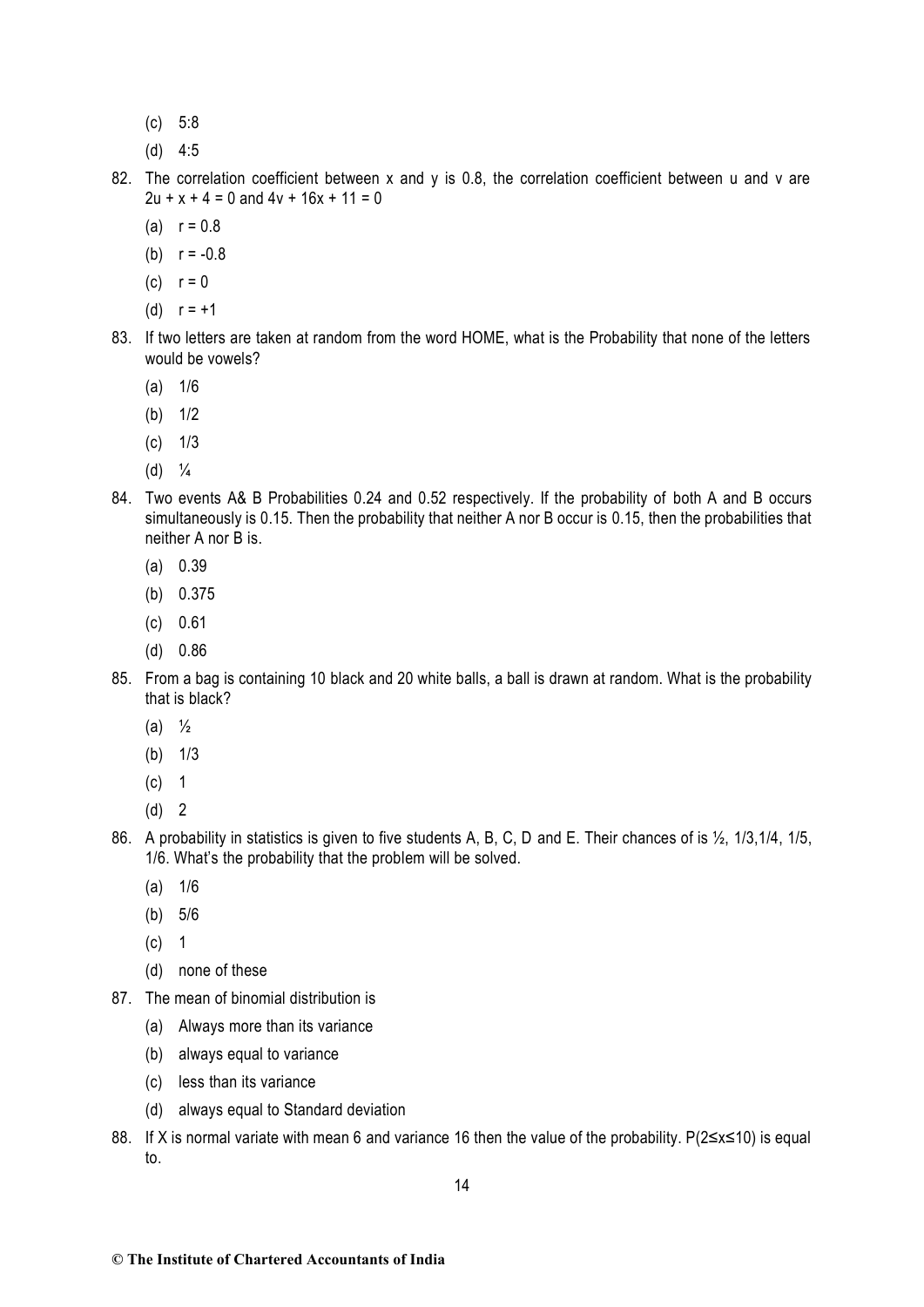- (a) 2P(2≤x≤10)
- (b) 2P(6≤X≤10)
- (c) P(0≤x≤6)
- (d) 3P(6≤x≤10)
- 89. In Binomial Distribution the trails are statistics
	- (a) dependent
	- (b) independent
	- (c) either independent or dependent
	- (d) none of these
- 90. If p is increased for a fixed n; the Binomial distribution shifts to the
	- (a) Right
	- (b) left
	- (c) Above
	- (d) Below
- 91. If the relation between two variables x and y in given by  $2x+3y+4=0$ , then the Value of the correlation coefficient between x and y is
	- (a) 0
	- (b) 1
	- $(c) -1$
	- (d) negative
- 92. For two variables x and y with the same mean the regression equation are  $y = 2x$ -α and  $x = 2y-8$ ; what is the value of common mean
	- (a) -α
	- (b) β
	- $(c) 0$
	- (d) -β
- 93. Fishers' Ideal Index number is
	- (a) The median of Laspyre's and Paasches Index numbers
	- (b) The Arithmetic mean of Laspyres and Paasche's Index numbers
	- (c) The geometric mean of Laspyres and Paasche's Index Numbers
	- (d) None of these
- 94. Using the following table for trend values taken three year Moving Averages using a, b and C are

| Year | Profit | 3 Yearly Moving Averages |
|------|--------|--------------------------|
| 2002 |        | ----                     |
| 2003 |        |                          |
| 2004 | 68     |                          |
| 2005 |        |                          |
| 2006 | ۹ſ     | -----                    |

- (a) AP
- (b) HP